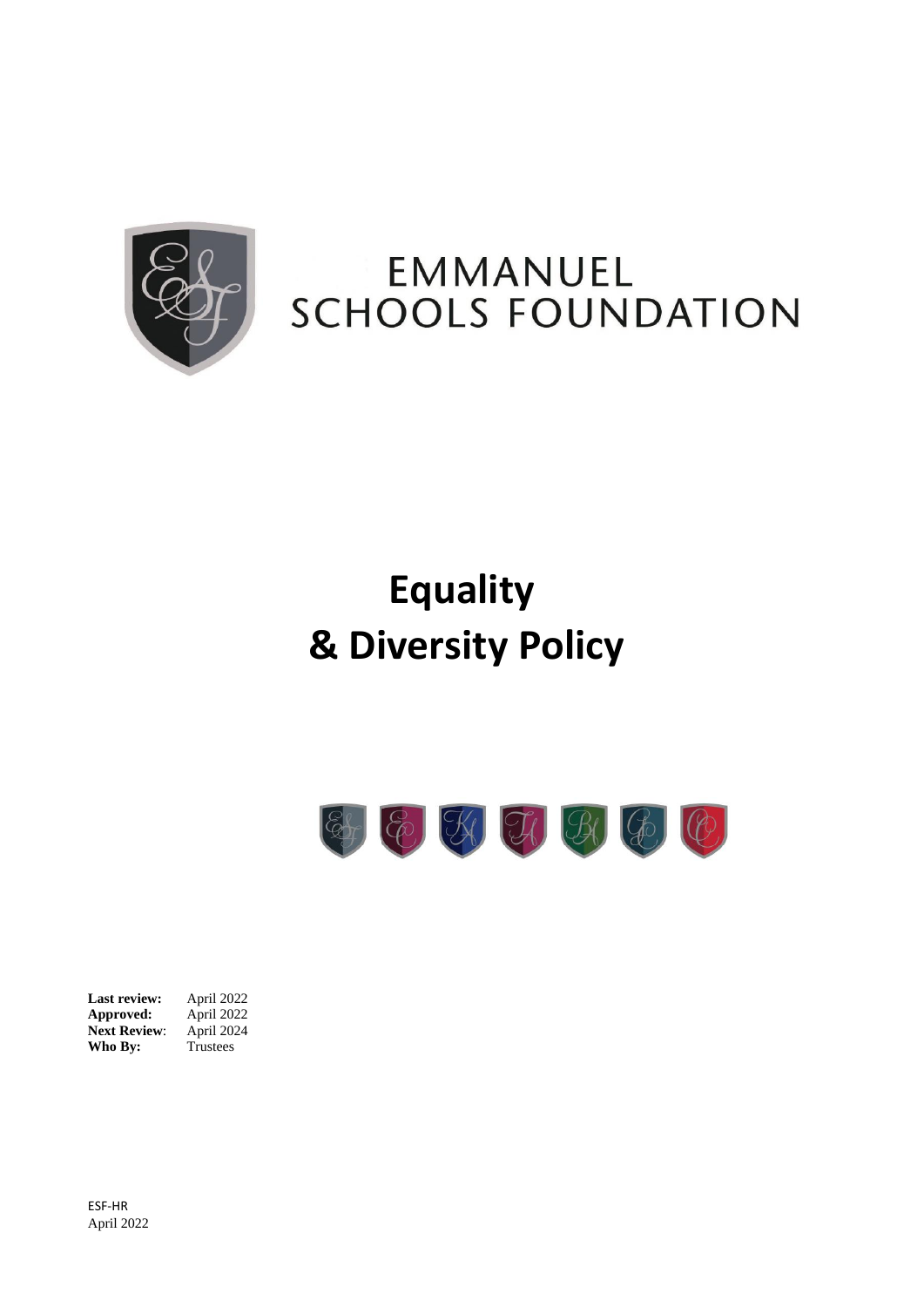# **Introduction**

- 1. Emmanuel Schools Foundation (ESF), and its schools, have a responsibility to all employees to promote a culture of dignity, courtesy, and respect. As a Multi-Academy trust delivering Christian Ethos schools of character for the whole community, we seek to promote those virtues (love, wisdom, fairness, self control, courage, humility and integrity) that make up good character.
- 2. Our aim is to observe and uphold the provisions of the **Equality Act 2010** and to eliminate bias and all unlawful discrimination (both direct, indirect, and discrimination by association) in relation to job applicants, employees, our business partners, parents/guardians, students, and other stakeholders.
- 3. Observing the provisions of the Equality Act 2010 is synonymous with our goals to ensure that our core values are placed at the heart of everything we do and that they provide a foundation for upholding fairness and creating a workplace that is free of bias and unlawful discrimination. We seek to bring our values to life, throughout all our daily activities, and they underpin our belief that we are all created equal.

#### **Core Virtues**

.

- *Love:* We act selflessly, with kindness and compassion, for the good of others.
- Wisdom: We exercise good judgement; seeing and doing what is true and good.
- *Fairness:* We treat everyone fairly and justly, the way we would like to be treated ourselves.
- *Self-Control***:** We control our desires, not letting our desires control us.
- *Courage:* We are determined to achieve what is worthwhile even in the face of difficulty.
- *Humility:* We avoid arrogance, being realistic about our strengths and weaknesses.
- *Integrity:* We are honest with ourselves and others, so that our words and actions agree

#### **Scope**

- 4. The scope of this policy, and its associated ways of working, goes beyond immediate colleagues and encompasses:
	- **All existing employees**
	- **All potential employees**
	- **Students, and their parents/guardians**
	- **Business partners (including suppliers)**
	- **Sub-contractors & the self employed**
	- **Workers (as defined by employment legislation, and including agency temps)**
	- **Other stakeholders**
- 5. Everyone has a role to play and is responsible for challenging questionable behaviour and practice which does not align with our virtues, culture and policy framework.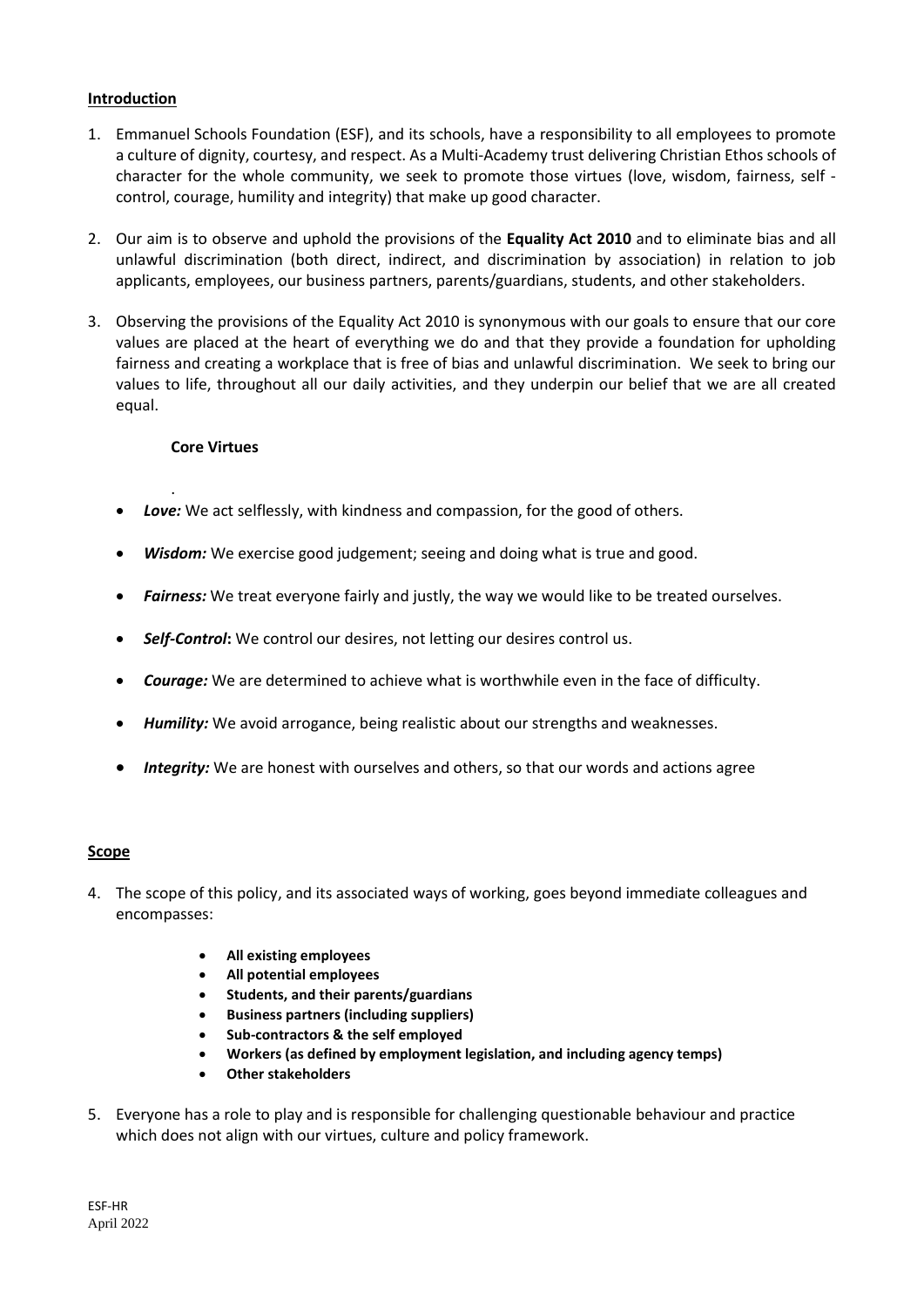#### **Purpose of this Policy**

- 6. In striving to maintain a culture of dignity, courtesy, and respect we seek to:
	- − Achieve and maintain a workforce that responds to the diversity of our students and their parents/guardians and to society in general.
	- − Improve academic standards and quality of teaching and associated services provided by a balanced and productive workforce.
	- − Minimise staff turnover, absenteeism, and sickness levels.
	- − Create and maintain a working environment which is free from unlawful discrimination (direct and indirect), harassment (including  $3<sup>rd</sup>$  party harassment), victimisation and bullying; and within which such behavior is not tolerated.
	- Ensure that all employees are aware of the types of behaviour that may constitute any of the above by developing awareness of the Equal Opportunities and Diversity Policy through the provision of appropriate training.
	- Recognise the merits of developing a workforce that incorporates the many diverse skills and backgrounds from within the total population and accordingly, strive to become an organisation that recognises, understands and values diversity and provides its employees with genuine opportunities to improve and reach their full potential.
	- − Ensure that all applicants for employment are treated fairly during the recruitment process and in accordance with relevant legislation and Codes of Practice.
	- − Ensure that all employees understand that harassment, bullying, discrimination, and victimisation is unacceptable and will not be tolerated and that appropriate measures, including disciplinary action, may be taken.
	- Promote a culture and climate in which employees feel confident in bringing forward incidents or complaints of bullying, harassment, and discrimination without fear of victimisation or recrimination.
	- − Ensure that allegations are responded to quickly, positively and in confidence and that complaints are investigated in a manner which recognises the sensitivity of the issues raised and respects the rights and confidentiality of those involved, whilst dealing effectively with any malicious or vexatious claims of harassment, bullying or discrimination by taking the appropriate action.
	- Regularly review procedures and selection criteria in recruitment and promotion practices to maintain an environment free from unlawful bias.

# **Principles**

7. It is both unlawful and unacceptable for any applicant, employee, worker, business partner, student, parent/guardian or other stakeholder to be discriminated against, either directly or indirectly, on such grounds(hereafter referred to as "all grounds for discrimination") and protected characteristics including **age, disability, gender reassignment, marriage and civil partnership, pregnancy and maternity, race, religion or belief, sex, sexual orientation.** Also included are those employees to whom part time or fixed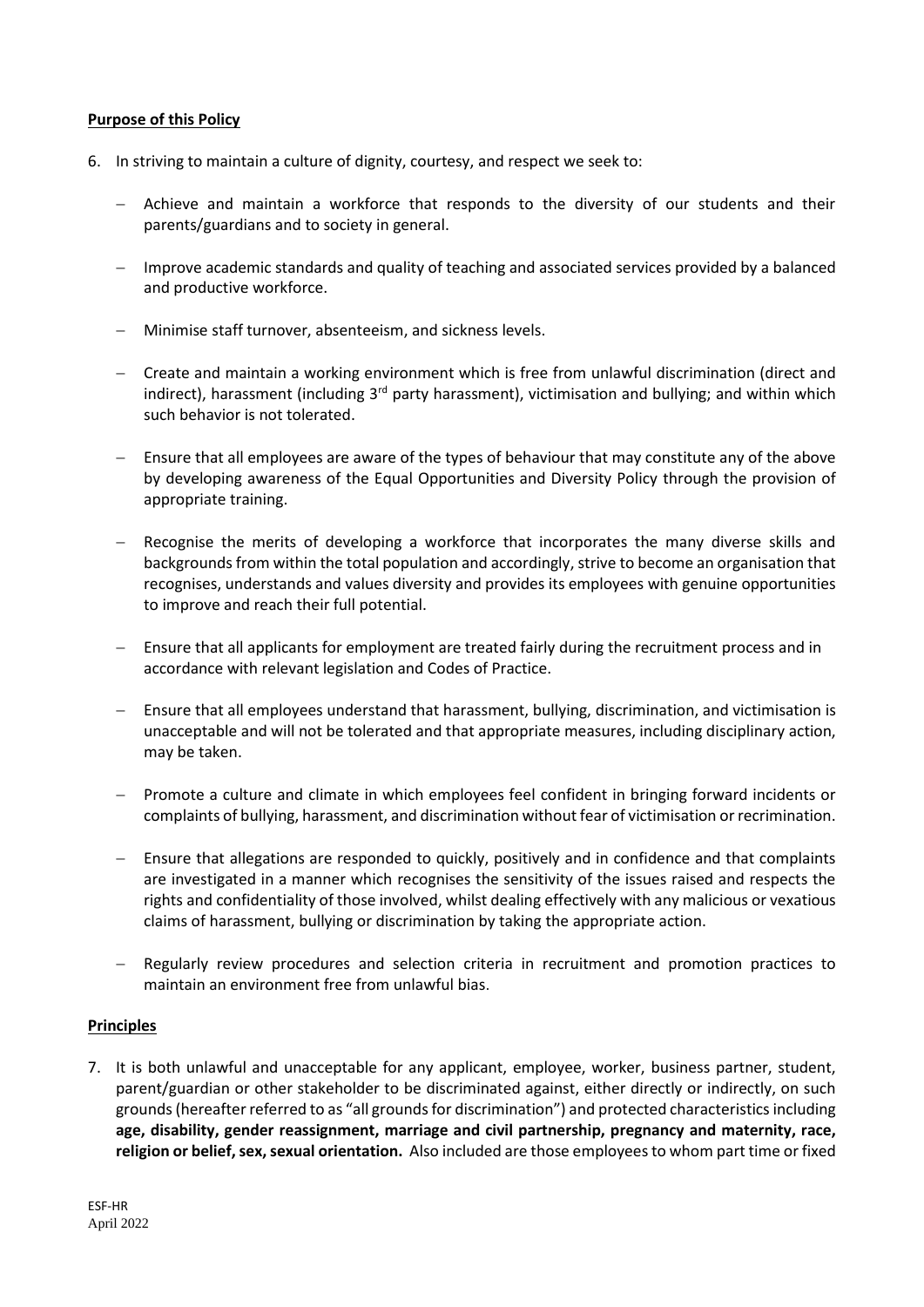term status or those having responsibility for children or dependents, or trade union membership; except where an Occupational Requirement exists.

# **Terms & Definitions within the framework of Equal Opportunities & Diversity**

# *Bullying*

- 8. Bullying can occur within a number of different workplace relationships; either between individuals and their managers, or within peer or other groups. It usually occurs over a prolonged period and involves persistent, offensive, intimidating, malicious or insulting behaviour. It can be an abuse of power or an unfair sanction that makes the recipient feel upset, threatened, humiliated or vulnerable.
- 9. Examples of behaviour that may be construed as bullying include "initiation ceremonies", which cause injury or embarrassment; the continuous use of derogatory/insulting nicknames, public ridicule and humiliation, unconstructive criticism, unrealistic work objectives, constantly changing targets or deliberately sabotaging or impeding work performance. Further examples might include (but are not limited to) physical abuse, spreading malicious rumours; persistent criticism; shouting, swearing and spontaneous rages, often over trivial matters (in public or private).
- 10. Isolation and exclusion from work-based activities can be a particularly damaging form of bullying or harassment, leading to loss of confidence, and ultimately can affect the work-related performance of the individual concerned. The definition of work-based activities extends to the deliberate exclusion from social activities held away from the Foundation's premises if such activities are otherwise open.

# *Harassment*

- 11. Harassment has a legal definition in the Equality Act 2010 and may be summarised as unwanted conduct related to a protected characteristic which has *the purpose or effect of* violating the dignity of an individual, or creates an intimidating, hostile, degrading, humiliating or offensive environment for the individual. It can take many forms, including physical or verbal abuse, the circulation or display of offensive written or pictorial material, belittling or ridiculing behaviour.
- 12. The key to the definition of harassment is that it is **unwelcome and unwanted by the recipient.** This means that everyone needs to be sensitive to the way that other people react to the things they say and do. Employees should be mindful of the need to moderate the way they behave towards others, as soon as it is realised that something which has been said or done, may cause offence. Harassment may not necessarily be targeted towards individuals. For example, offensive behaviour such as the circulation or display of sexually explicit material (or other offensive material etc.) can be widely interpreted as a form or harassment by many employees or stakeholders, both men and women.
- 13. Language or behaviour likely to cause injury, offence, or complaint by any individual, be they employees, business partners, other stakeholders or anyone falling within the group defined within the scope of this policy (paragraph 3 above), may be construed as harassment or discrimination and will not be tolerated. A person does not have to belong to a group, to be offended by sexist, racist or other insulting or offensive behaviour or language. Employees must not condone such behaviour; and similarly, any insulting jokes, words or other derogatory terms or remarks related to a protected characteristic or otherwise will not be tolerated in the workplace.
- 14. Discrimination and harassment on the grounds of a person's gender, sexual orientation and gender reassignment or any other protected characteristic has the support of legislation to ensure protection in the workplace. The fact that a person may possess one or more of the protected characteristics (including by association) is no justification for discrimination, harassment (including sexual harassment)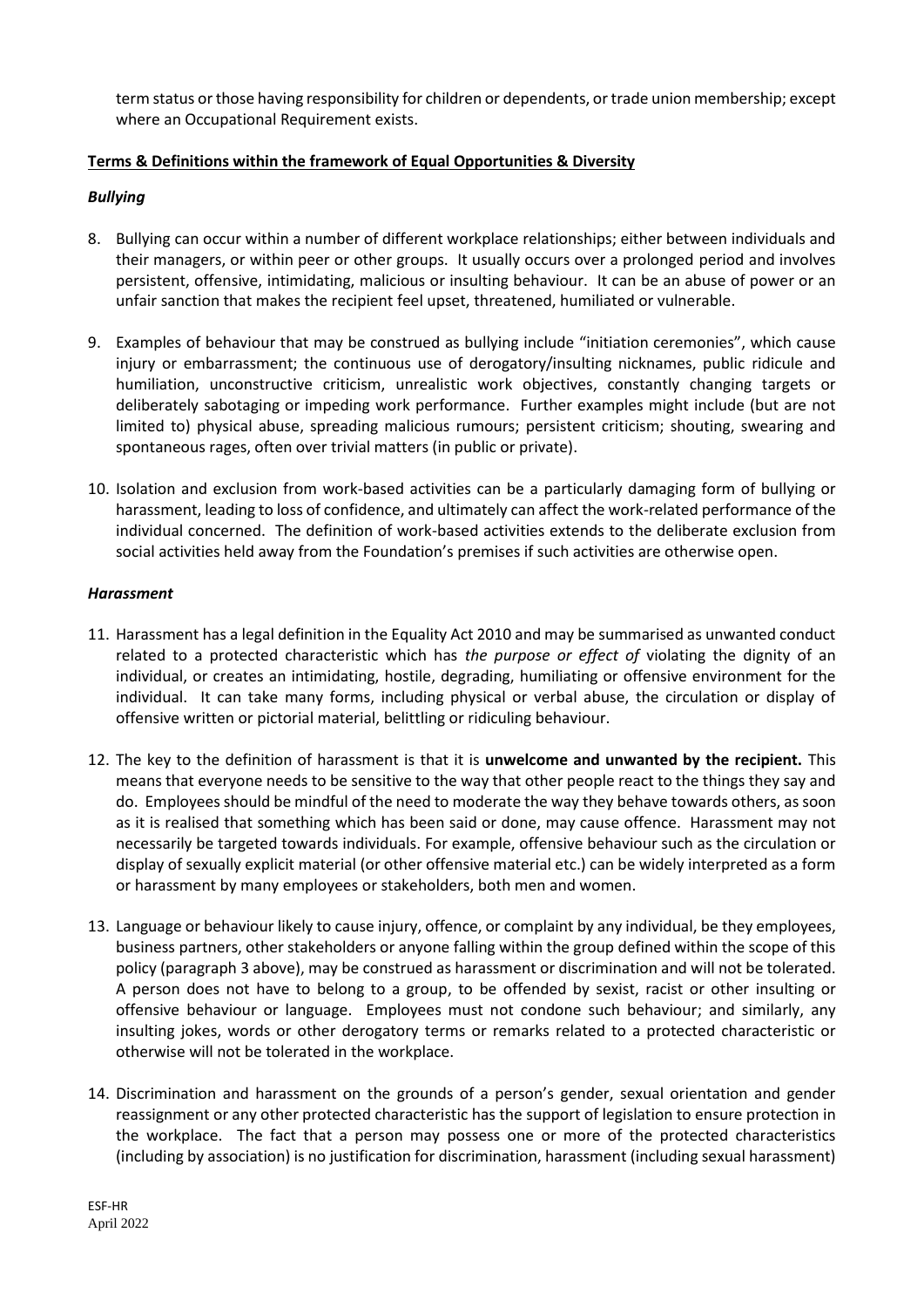and bullying. Perpetrators will be subject to the same disciplinary action for personal offences, which focus on harassment or discrimination, centred on any of these characteristics.

# *Victimisation*

15. In accordance with the law, we will not tolerate individuals who may be victimised because of making a complaint or allegation of discrimination, or as a result of giving evidence or information in relation to complaints that have been made.

# *Display of Offensive Material*

- 16. It is essential that the organisation's environment including all premises occupied by ESF, are maintained in such a way that colleagues, parents/guardians, business partners, students, visitors, other stakeholders and prospective employees feel comfortable.
- 17. It is therefore not acceptable to display offensive material in **any area** of our premises (including personal storage areas such as computers, mobile and smart phones, noticeboards, lockers, or desks). We define offensive material as posters, calendars, books, cartoons, magazines, photographs, screensaver, wallpaper, memes, written material or emails, which may be racist, sexist, pornographic or similarly offensive in tone or content and which may cause offence in any way, to anyone.
- 18. Likewise, films, videos, computer generated or network material of a pornographic, sexist, racist or any other nature that could cause offence, are not to be brought into, viewed, or circulated within Foundation premises (including within the network). Your attention is drawn to the requirement to fully comply with the policy and section of the staff handbook which relates to IT, internet, and email usage and which covers the area of IT in greater detail.
- 19. The identification of such material should be a matter of common sense. However, it is not a matter for negotiation between employees. If particular materials cause offence to a member of the workforce, visitors, business partners, parents/guardians, students or other stakeholders they should be removed immediately. The test of whether the material concerned is offensive will be the judgement of the person offended.

#### *Direct discrimination*

20. This may occur when making decisions about whether someone should be offered, or not offered a job, because of their age, gender, disability, race, sexual orientation or any of the protected characteristics defined under principles (paragraph 7) or by treating anyone differently because of their gender, race, or other protected characteristic defined under principles (paragraph 7).

#### *Indirect discrimination*

21. This might occur where a policy, criterion or practice applies to everyone, but has a disproportionate and adverse impact on people who share a protected characteristic. For example, setting height requirements which indirectly discriminate against women or those from certain ethnicities. A further example could be a requirement that staff commit to attending the workplace from 8pm to 11pm every evening, which may indirectly discriminate against women who are more likely to be the primary care givers to children. However, where a policy provision, criterion or practice can be shown to be proportionate means of achieving a legitimate aim, such discrimination will be justified. For example, shortlisting only female candidates for a vacancy for a Teacher of Girls' PE.

#### **Recruitment & Selection**

ESF-HR April 2022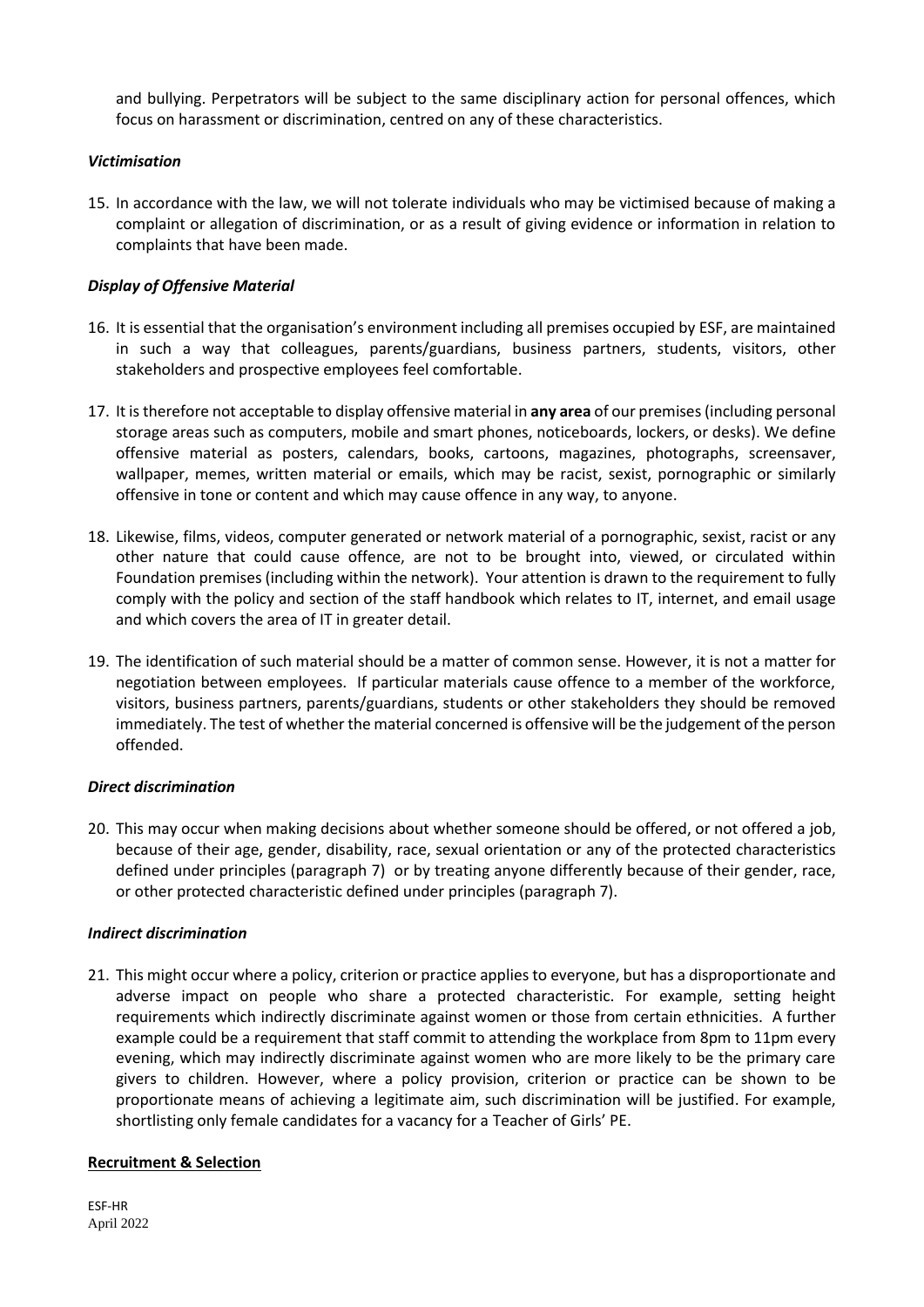- 22. To ensure all Recruitment and Selection decisions adhere to the specific legislation, the following guidelines should be followed:
	- $\checkmark$  Vacancies should be advertised so that the widest possible pool of applicants is reached.
	- $\checkmark$  Ensure procedures and decisions are supported by documentation based on job requirements.
	- $\checkmark$  Design role profiles and person specifications that are job specific.
	- $\checkmark$  Ensure that interviews and other selection methods are conducted fairly, consistently, with outcomes recorded, and notes retained for a minimum of 6 months.

### **Job Applications and Interviews**

- $\checkmark$  All interviews should be properly conducted, and consideration made to any special requirements a candidate may have to accommodate a disability and to help them give their best.
- $\checkmark$  Interviewers should be trained and be equipped with the necessary skills to enable them to collect objective evidence.
- $\checkmark$  Use standards or specific criteria consistent with the role. The aim is to undertake a process that is fair and consistently applied so not to unlawfully discriminate.
- $\checkmark$  Be aware of cultural differences for example, it is important to realise that within certain cultures, eye contact may be considered impolite.
- $\checkmark$  Ensure that you have full information on the candidate.
- $\checkmark$  Adequate and full interview notes must be made to support any decisions.

# **Applicants/Employees with a Criminal Record**

23. We will comply with the requirements of the Rehabilitation of Offenders Act 1974, and will also consider our legal duties with regards to Safeguarding.

#### **Training and Development**

24. Access to learning and development opportunities, based on individual and organisational needs, and should be linked to a performance appraisal process that is free from unlawful bias. Documentation relating to participation in learning activities should be completed. If you have responsibility for selecting employees for training, you have a duty not to discriminate on the grounds outlined in this policy. Opportunities for promotion and career progression within the Foundation and its schools will be available to employees depending on job related competencies (as laid down in the agreed role profile) qualifications, abilities, skills training and experience, and in accordance with the future needs of the organisation.

#### **Reward and Appraisal**

25. Ensure that all employees have regular appraisals which are properly documented. Reward will be in accordance with the Pay & Appraisal policies set out in the Employment Handbook. for teachers/support staff.

#### **Discipline and Grievance**

- 26. Ensure that all disciplinary and grievance cases are conducted in accordance with the relevant policies and staff handbook:
	- $\checkmark$  Equal Opportunities and Diversity Policy